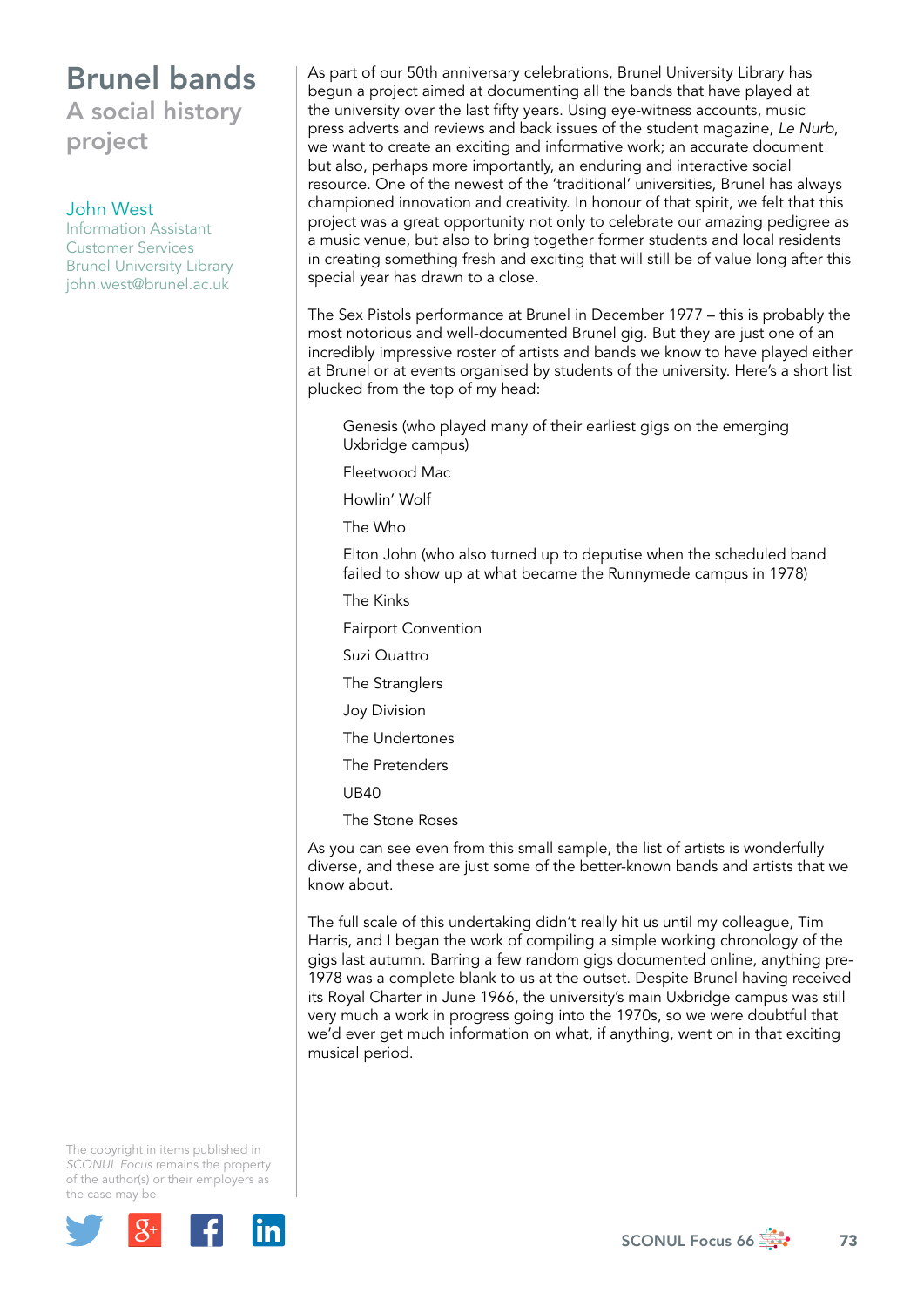## Brunel bands

A social history project

#### **DANCES**

7.30-11.30 in the refectory building, UXBRIDGE site, except where otherwise stated.

Fri. Oct. 4th NICE & STRAWBERRY JAM

Fri. night Oct. 18th/19th All-Niter (12-30a.m-7.00a.m) at Lyceum Ballroom, Strand, W.C.2.

WHO: CRAZY WORLD OF ARTHUR BROWN; ALAN ROWN- FLMER GANTRY- JETHRO TULL:

Fri. Nov 1st HALLOWE'EN SCENE CHRIS FARLOWE and the THUNDERBIRDS & JEEP WRONGLE

Fri. Nov 15th at ACTON site. TIMEBOX & EPISODE (6)

Fri. Nov 29th SIMON DUPREE and the BIG SOUND & THE KOOL Fri. Dec 13th **YMAS PARTY** 

BONZO DOG DOO DAH BAND (Provisionally) & NASHVILLE TEENS & A. N. OTHER.

 $\dddot{\bullet}$ 

**CLUB NIGHTS** 

8.00 to 11.00, in the ACTON bar, in conjunction with the Bar Committee. (admission cheap!)

Fri. Oct 11th BLUES NIGHT with DUSTER BENNETT - the incredible one man band & DISCS.

Fri. Nov 8th TONY CHARLES and the CARIBBEAN ALL STARS STEEL BAND.

Fri. DEC 6th AN EVENING WITH JOHN PEEL

|                                                                                                                                    | $U = U$ xbridge; $A = Acton$ ; $L = Lyceum$ ; See Back of Card.                                                                     |
|------------------------------------------------------------------------------------------------------------------------------------|-------------------------------------------------------------------------------------------------------------------------------------|
| Fri. Oct 3rd. (U)<br><b>NOEL REDDING'S FAT MATTRESS;</b><br>MANDRAKE; WELCOME.<br>Fri. Oct 10th. $(A)$<br>JIMMY REED & BAND; JADE. | Fri. Nov 21st. (A)<br>THIRD EAR BAND; MAGNA CARTA.<br>Fri. Nov 28th. (U)<br>PINK FLOYD; OPUS 31 by GRACIOUS.<br>RAG WEEK INCLUDES:- |
| Sat. Oct 18th. (U)<br>ALAN PRICE; EVOLUTION;<br>WALTER SLADE.<br>Fri. Oct 24th. (L) (All Night)                                    | Fri. Dec 5th. (L) (All Night)<br>FAMILY; YES; MARSHA HUNT;<br>ATOMIC ROOSTER; SPIRIT OF JOHN<br>MORGAN; EDGAR BROUGHTON.            |
| FLEETWOOD MAC; HOWLING WOLF;<br>DEEP PURPLE; KEITH RELF'S<br>RENNAISANCE; AARDVARK;<br>ANDROMEDA.                                  | STEAMHAMMER.<br>Sat. Dec 13th. (U)<br>JON HISEMAN'S COLLOSEUM;<br>JIGSAW; CLASSICS.                                                 |
| Sat. Nov 1st. (U)<br>CARAVAN; IDLE RACE; SCREW.<br>Fri. Nov 7th. (A)<br>ALAN ELSDON JAZZ BAND.                                     | EVERY TUESDAY AT ACTON BAR<br>FREE AUDITION NIGHTS.                                                                                 |
| Sat. Nov $i$ 5th. $(U)$<br>GRAHAM BOND INITIATION; JOHN<br>LEE HOOKER; FAILED HERITAGE.<br>LEE HOOKER; STACK.                      | ALTERNATE WEDNESDAYS DISCOS<br>AT UXBRIDGE<br>PHONE UNION FOR DATES.                                                                |

*Detail of Brunel student union gig card. Late 1960s*

But as we were later to discover, a lot of student activity continued at the Brunel College in Acton and even in the absence of their own campus facilities the ever-resourceful Union of Brunel Students was not afraid to book such prestigious (and potentially hard-to-fill) London venues as The Roundhouse, The Lyceum Ballroom and The Royal Albert Hall. At these almost mythicalsounding 'midnight raves', students enjoyed eye-wateringly tempting line-ups for those with the reserves of energy to stay up until the early hours. It was not uncommon for the last act to go on at 7 am! As just one example, if you'd been lucky enough to get a ticket to the Midnight Rave at the Lyceum on 24 October 1969, you'd have been able to see Peter Green's Fleetwood Mac, Deep Purple and legendary blues artist Howlin' Wolf… plus three other pretty decent bands and a light show!

The initial scarcity of research information at our disposal led to a somewhat scattergun approach to documenting the gigs, with each of us working our way through a box of student magazines which between them spanned about just one decade of Brunel's half-century. Consequently, we decided to present the data in a blog format in the first instance, rather than chronologically. This has allowed us to write and publish the research immediately and from across the whole half-century we were concerned with documenting. Using tags, we could effectively index the posts according to artist and year so that, over time, we would have a searchable resource that could be cross-referenced as needed.

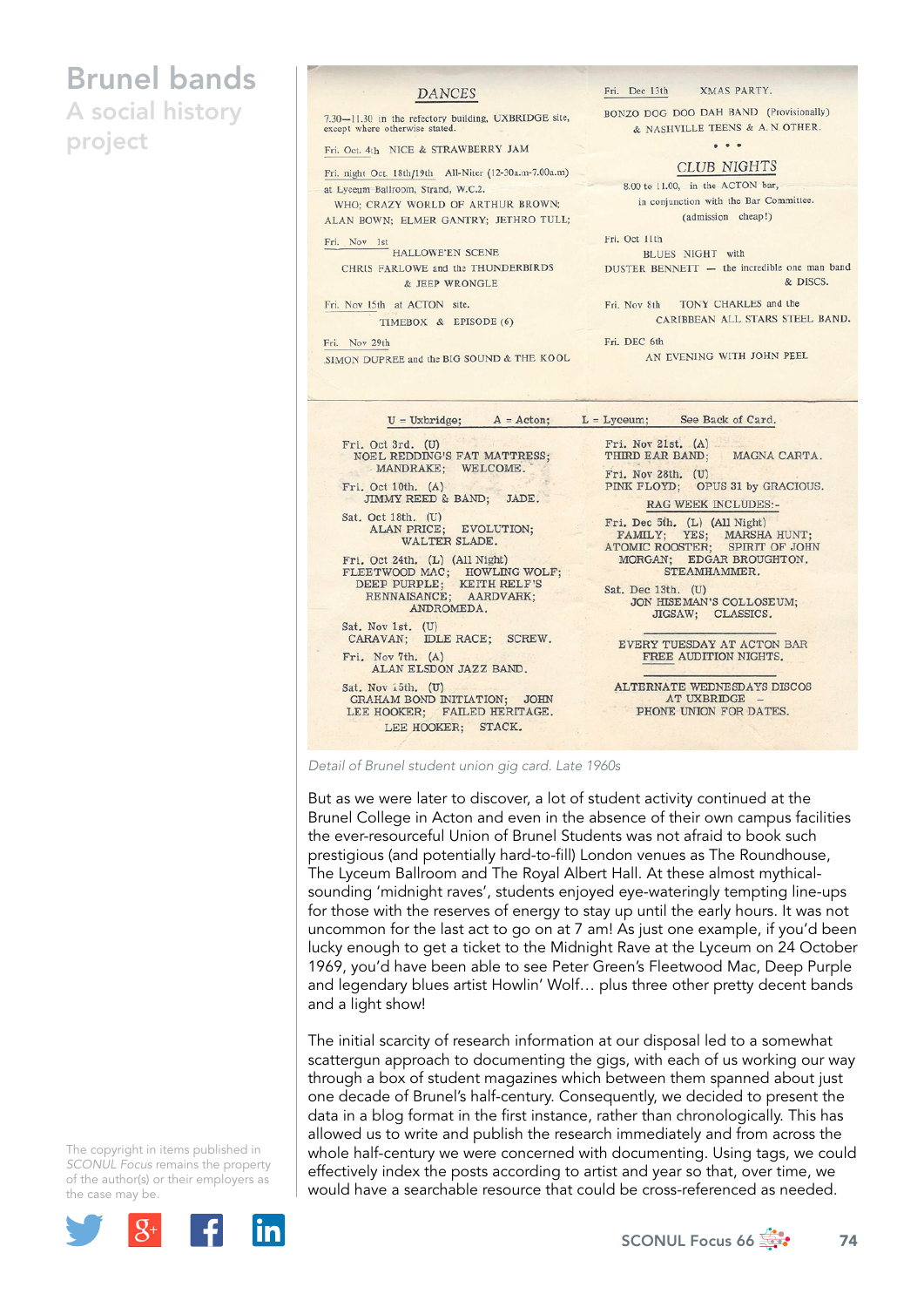### Brunel bands A social history project

But perhaps more importantly, blogs and wikis are the perfect media for an inherently collaborative exercise such as this. We've not only been able to allocate administrative privileges to all the main contributors who've subsequently come forward, meaning we can all add to or correct each other's work, but also the comments section has allowed us to incorporate contributions from… well, anyone who has something to say! So the project is being undertaken in a really good spirit of openness and inclusion that we hope will embolden even more people who were at some of the gigs to take part, even if it's only through the comments. So in terms of outreach and community engagement, the project has already been a greater success than we'd ever have dared to dream.

Thanks to the various social media channels we've opened we're now beginning to build up a substantial network of sources. As we'd suspected, the university's gigs were an important contribution to the social life of the local as well as the student community and through publicising the project on local residents' groups on Facebook as well as through the alumni office and Friends Reunited and our own Brunel bands Facebook page, we've been positively inundated with memories. People have also taken the time to send us important research materials such as scans of concert tickets and so on. It's taken a while to get to this stage, but we now have a growing audience for the project and our blog posts outside the university. It's been really rewarding to see so many people coming forward with such a wonderful store of memories.

Such is the volume of material to which we now have access, we hope to be able to present a fairly complete timeline of the history of live bands at Brunel when the university formally celebrates its half-century this July. To this end, we've been asked by the organisers to host a presentation of our findings at Brunel Rocks, a celebration of 50 years of live music at the university. Our presentation, followed by what promises to be a lively and entertaining audience discussion and the possibility of a live performance by one of the artists who graced the stage here, should make for a really exciting conclusion to the Brunel bands project.

In conclusion, a few words of thanks. We've been incredibly lucky to have enjoyed the co-operation of, or contributions from, the following people and organisations: Becky Collins and her colleagues at the Union of Brunel Students, who have allowed us unlimited access to their archive of back issues of the Brunel student newspaper, Le Nurb. John Bates, a former student at Brunel and now a member of staff, has painstakingly pieced together an incredible timeline of gigs and has his own photographic collection covering much of the period in which there's been live music at Brunel. We are enormously grateful for his generosity in allowing us access to his incredible knowledge and research. Andy Furlong, Graham Matthews and Bryan McAlley, are all former Brunel students who have contributed fantastic first-hand accounts, insights and corrections for which we are, again, hugely thankful. Bryan has furnished us with one of the most remarkable stories we've published so far. In 1973, whilst he was president of the students' union, Bryan was able to secure the services of legendary jazz violinist Stephane Grappelli. Andy Furlong's contribution – when he's been able to drag himself away from the small matter of organising the affairs of the Institute of Chemical Engineers – has been hugely important. Andy has not only devoted tremendous energy to devising the Brunel Rocks event but also selflessly volunteered to spend a day at the British library poring over the classified sections in their back runs of New musical express and *Melody maker* – well, it's a tough job, but someone's got to do it… We'd also like to thank Professor Dany Nobus for inviting us to participate in the Brunel Rocks event, Rob Wannerton, Sarah Gardner (Customer Services) and Katie Flanagan (Special Collections) in the library here at Brunel and everyone at the Brunel50 webpage for all their continuing enthusiasm and support for what we're doing.